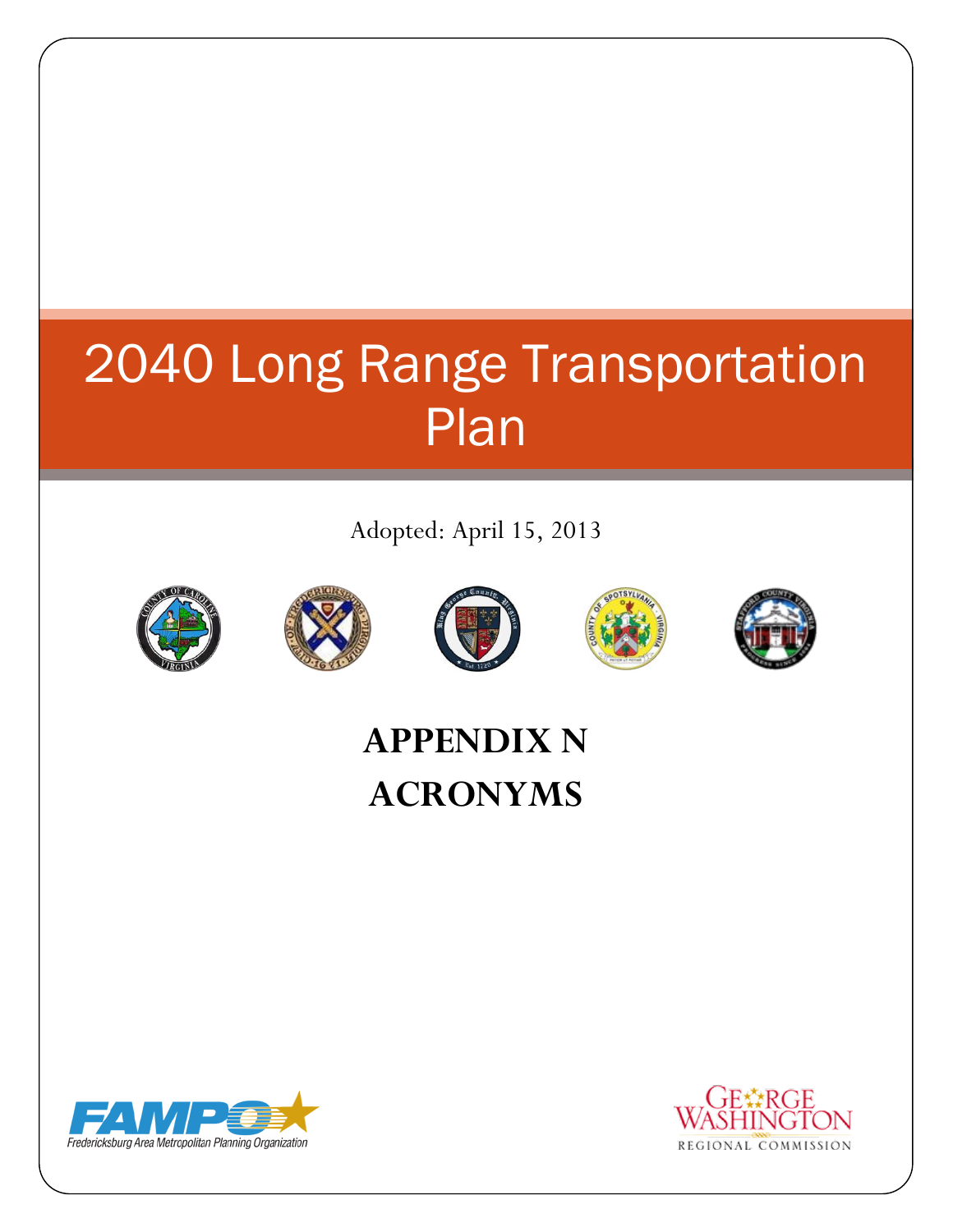## Acronyms

| <b>AADTT</b>  | <b>Annual Average Daily Truck Trips</b>                           |
|---------------|-------------------------------------------------------------------|
| <b>ACIP</b>   | Airport Capital Improvement Program                               |
| AIP           | Airport Improvement Program                                       |
| <b>ARTCC</b>  | Air Route Traffic Control Center                                  |
| <b>BPAC</b>   | Bicycle and Pedestrian Advisory Committee                         |
| <b>CBD</b>    | <b>Central Business District</b>                                  |
| <b>CBD</b>    | <b>Central Business District</b>                                  |
| <b>CE</b>     | <b>Categorical Exclusion</b>                                      |
| <b>CLRP</b>   | Constrained Long Range Transportation Plan                        |
| <b>CMAQ</b>   | <b>Congestion Mitigation and Air Quality</b>                      |
| <b>CMP</b>    | <b>Congestion Management Process</b>                              |
| <b>CTAF</b>   | <b>Common Traffic Advisory Frequency</b>                          |
| <b>CTB</b>    | Virginia Commonwealth Transportation Board                        |
| <b>CTB</b>    | <b>Commonwealth Transportation Board</b>                          |
| <b>DMV</b>    | Virginia Department of Motor Vehicles                             |
| EIS           | <b>Environmental Impact Statements</b>                            |
| EJ            | <b>Environmental Justice</b>                                      |
| <b>EPA</b>    | <b>Environmental Protection Agency</b>                            |
| <b>FAMPO</b>  | Fredericksburg Area Metropolitan Planning Organization            |
| <b>FBO</b>    | <b>Fixed Based Operator</b>                                       |
| <b>FHWA</b>   | Federal Highway Administration                                    |
| <b>FONSI</b>  | Finding of No Significant Impact                                  |
| <b>FRED</b>   | Fredericksburg Regional Transit                                   |
| FSS           | <b>Flight Service Station</b>                                     |
| <b>FTA</b>    | <b>Federal Transit Administration</b>                             |
| <b>FTA</b>    | <b>Federal Transit Administration</b>                             |
| <b>FTC</b>    | <b>FAMPO Technical Committee</b>                                  |
| <b>GRH</b>    | <b>Guaranteed Ride Home</b>                                       |
| GWRC          | George Washington Regional Commission                             |
| <b>GWTRA</b>  | George Washington Toll Road Authority                             |
| нот           | <b>High Occupancy Toll</b>                                        |
| HOV           | <b>High-Occupancy Vehicle</b>                                     |
| <b>HST</b>    | Human Service Transportation                                      |
| <b>ICM</b>    | <b>Integrated Corridor Management</b>                             |
| <b>ILS</b>    | <b>Instrument Landing System</b>                                  |
| <b>ISRRPP</b> | Interstate System Reconstruction and Rehabilitation Pilot Program |
| <b>ISTEA</b>  | Intermodal Surface Transportation Efficiency Act of 1991          |
| LEP           | Limited English Proficiency                                       |
| <b>LEP</b>    | Limited English Proficiency                                       |
| LOS           | Levels of Service                                                 |
| <b>LRTP</b>   | Long Range Transportation Plan                                    |
| <b>MAP-21</b> | Moving Ahead for Progress in the 21st Century Act                 |
| <b>MPO</b>    | metropolitan planning organization                                |
| <b>MTP</b>    | Metropolitan Transportation Plan                                  |
| <b>NAICS</b>  | North American Industry Classification System                     |